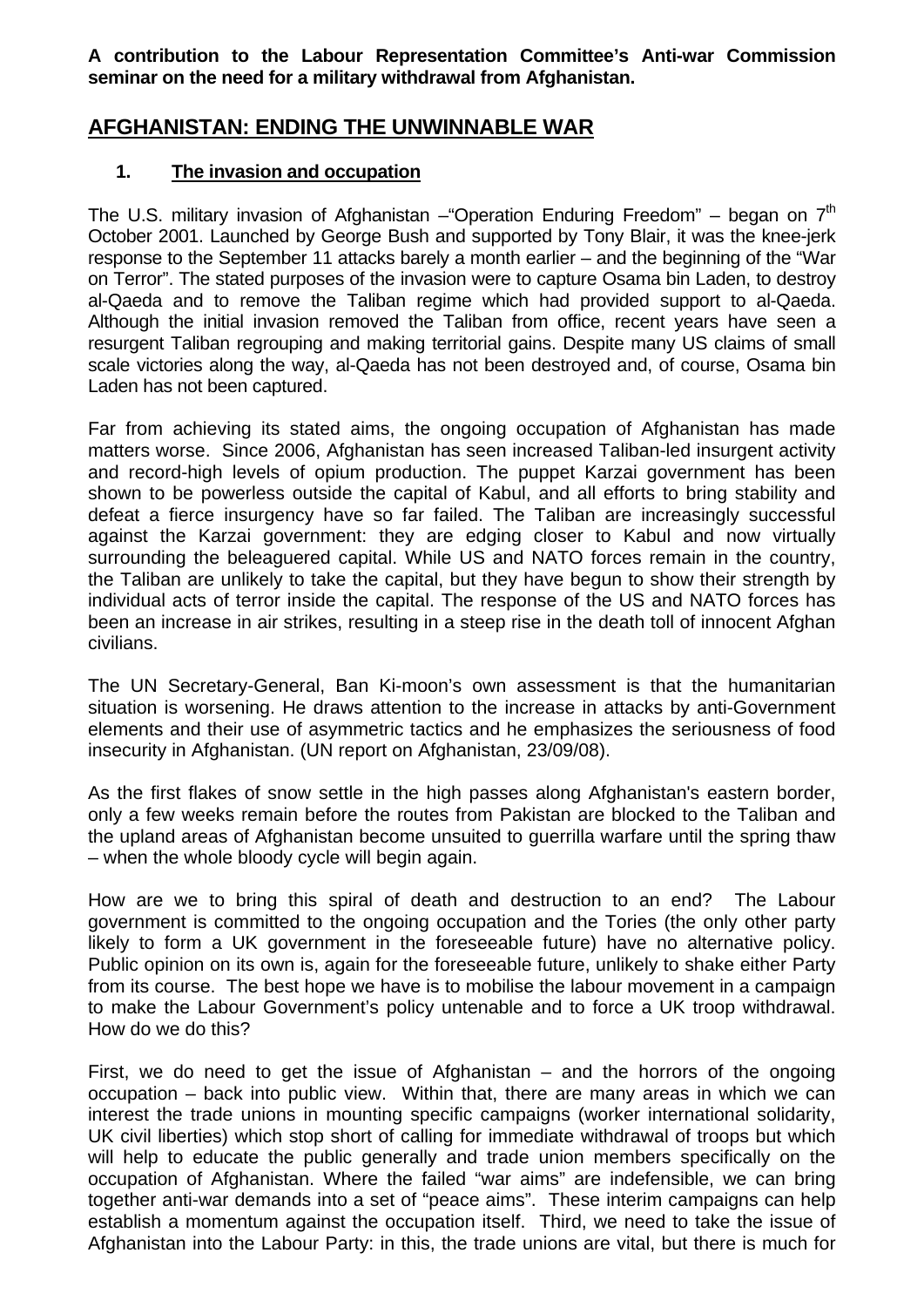ordinary members to do, as there is for Labour supporters and all community and peace campaigns.

# **2. Mapping out some "Peace Aims"**

## **Stop killing innocent civilians.**

Between 7th October and 10<sup>th</sup> December 2001 US war planes dropped 14,000 tonnes of bombs, resulting in 2,569-2,949 dead Afghan civilians (or 18-21 civilians killed per 100 tonnes of US bombs). However from 2006 to mid-2008, US aerial attacks have killed 1,488 Afghan civilians with 1,458 tonnes of bombs (or 100+ civilians killed per 100 tonnes of US bombs). This appalling rise in civillian casulties is a calculated risk that the occupation forces are prepared to take – but every innocent civillian death pushes more Afghans into the arms of the resistance. We must highlight the steep rise in civillian casulties and question the ongoing military actions in occupied Afghanistan.

## **Stop wasting money on war.**

In January 2006 British occupying forces were boosted to 3,300 and deployed to Helmand. Numbers have since more than doubled to 7,300, 2,000 extra UK troops set to bolster existing forces in the New Year (total foreign forces amount to over 50,000 troops). This has helped boost the cost of the occupation, according to MOD figures, from £46m (2003-04) to £738m (2006-07) and costs are continuing to rise. Development projects to bring fresh water, sewage and electricity are patchy at best. Meanwhile the US is insisting upon "market solutions" and is busy issuing private contracts and privatising Afghanistan's natural resources. We should work up examples of what this expenditure could have bought in terms of public resources in the UK. We can tailor lists to particular unions: funded pay rises for civil servants to be circulated in PCS; hospitals funded to be circulated in the health unions, schools funded to be circulated in teacher unions, etc. Lists of pension rises the war expenditure could have paid for can be circulated to retired members' sections of most unions.

## **License opium production and use it for diamorphine.**

Opium production is higher now than before the war. The warmongers point to this as a reason for continuing the occupation saying that this is the root of the heroin that is found on the streets of Britain. Yet as has been pointed out by Paul Flynn, Labour MP for Newport, (and many others) it would be better to license opium production in order to make diamorphine of which there is a world shortage (anyone dying in a third world country has only a 6% chance of getting diamorphine because 70% of world supply is taken by just seven rich countries). Diverting production to diamorphine would seem a more stable solution helping to meet the world shortage and would also protect the livelihoods of poppy farmers and would help to divert them from alliance with the Taliban. This is a policy which any union could support, but which would probably be of most interest to health unions.

## **Osama bin Laden's still free: are you?**

Osama bin Laden, of course, is the big bogeyman in all of this mess. No one knows where he is: he's probably not in Afghanistan, but possibly in Pakistan (a country whch the US is now prepared to include in its ariel bombardments). Al-Qaeda have not been defeated, nor destroyed, and have probably grown. However, the "war on terror" continues to erode civil liberties at home: armed police shoot innocent people; detention without charge is more common and prolonged; minorities and protesters are harassed; asylum seekers are persecuted; surveillance has intensified. Several campaigns can be run under this heading, drawing on the strengths of the civil liberties movement in the UK. This area can be of interest to several trade unions, but perhaps particularly to the NUJ. The campaign can also be developed to look at human rights in Afghanistan. The invasion did not bring about women's liberation, for example, much though certain Labour women MPs spoke of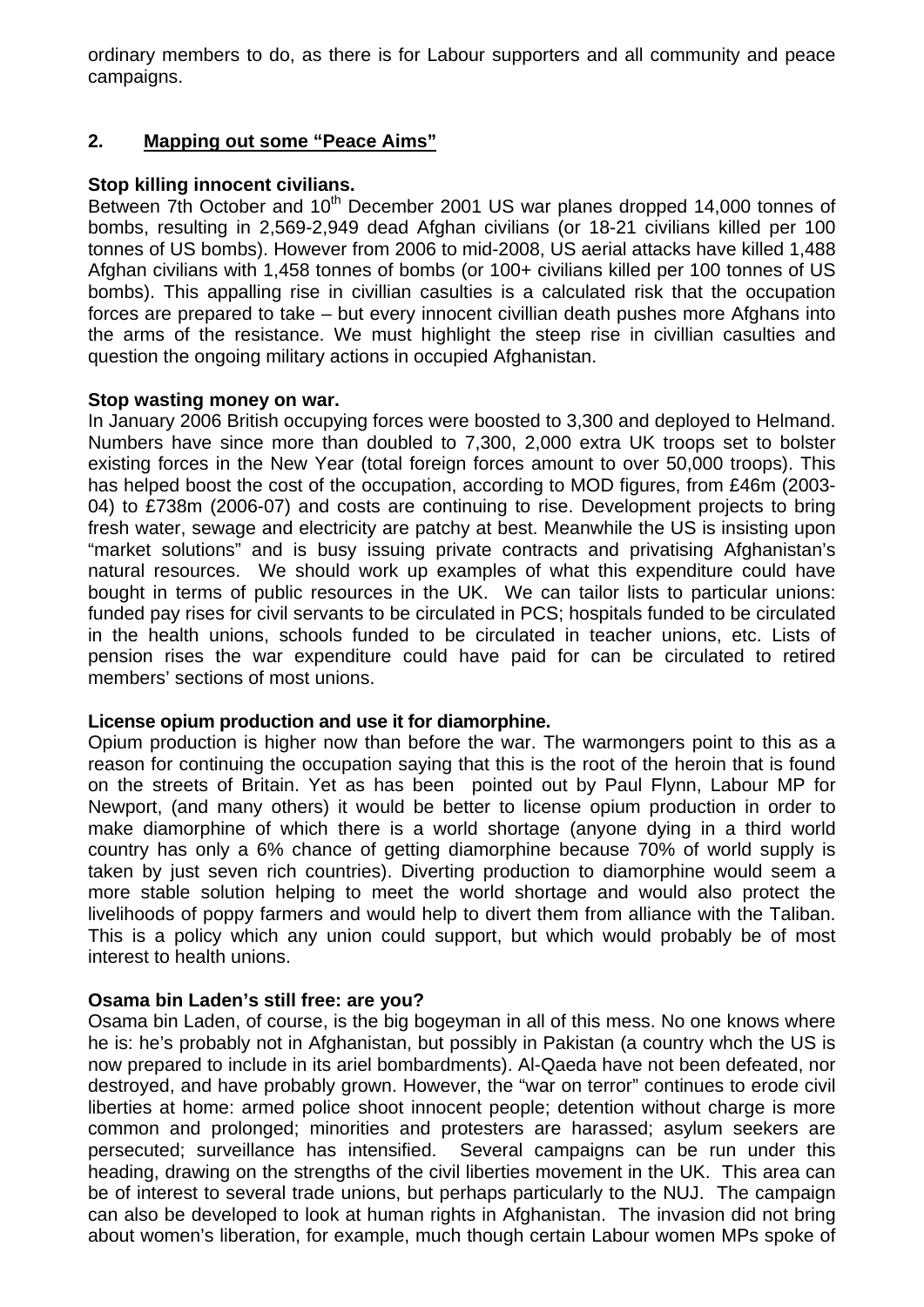how women would cast off their burkhas as the invading forces took over. There may be work which trade union women's groups could do here.

## **Reparations**

The Afghanistan war and occupation is a failure and a humanitarian disaster. Full reparations should be made to help pull this country out of the misery inflicted upon it for the last 30 years.

## **For Trade Union rights in Afghanistan**

As an afterthought to their other war aims, the US and UK governments claimed that the occupation would bring basic human rights to Afghanistan. This has been as much of a failure as all the other war aims, but it should in particular be noted that the occupying forces have not helped an independent trade union movement to develop in the country. A basic first step could be to call for President Karzai's government to ratify the ILO conventions; the Freedom of Association and Protection of the Right to Organise Convention (1948) and the Right to Organise and Collective Bargaining Convention (1949) - these are demands which the TUC may wish to support. Recent strikes in Afghanistan have involved truck drivers, doctors, nurses and factory workers. As the trade union organisation of these workers is minimal solidarity twinning with British trade unions could bring real, pratical help to the fledgling Afghan trade union movement.

### **War isn't working.**

The US and UK justifications for continued occupation of Afghanistan are weak and riddled with contradictions, and we can publicise and exploit these, using examples such as the following.

- When Britain deployed 3,300 troops to Helmand province in June 2006, then Defence Secretary John Reid said, *"We hope we will leave Afghanistan without firing a single shot."* The total of British Forces personnel or MOD civilian deaths since the invasion of Afghanistan in October 2001 has risen dramatically to 123 (as of 16 November 2008).
- Britain has around 8,000 troops based in Afghanistan, most of them in the volatile southern province of Helmand, where they face daily battles with a growing insurgency. Brigadier Mark Carleton-Smith, who commanded British forces in Helmand this summer, said: *"There is no exclusively military solution to the nature of the insurgency in Afghanistan."*
- Earlier this year US General Dan McNeill said that *"if proper US military counterinsurgency doctrine were followed; the US would need 400,000 troops to defeat Pashtun tribal resistance in Afghanistan."* Currently, the US and NATO have 70,000 troops on the ground and allies are refusing to send more. On a purely logistical level; victory is impossible. But President George Bush hasn't given up and has announced that a draw-down of troops from Iraq will enable the US to send an extra combat brigade to Afghanistan early next year.
- Sir Sherard Cowper-Coles, the British ambassador to Kabul, is alleged to have said - according to a leak in a French newspaper - that: *"the American strategy is destined to fail"* and that foreign troops were *"part of the problem, not the solution"* (*Telegraph*, 06/10/08).
- Although there is now massive expectation for change following Obama's victory in the USA and his policy of wanting to bring US troops home from Iraq soon - he is planning an escalation of the war in Afghanistan.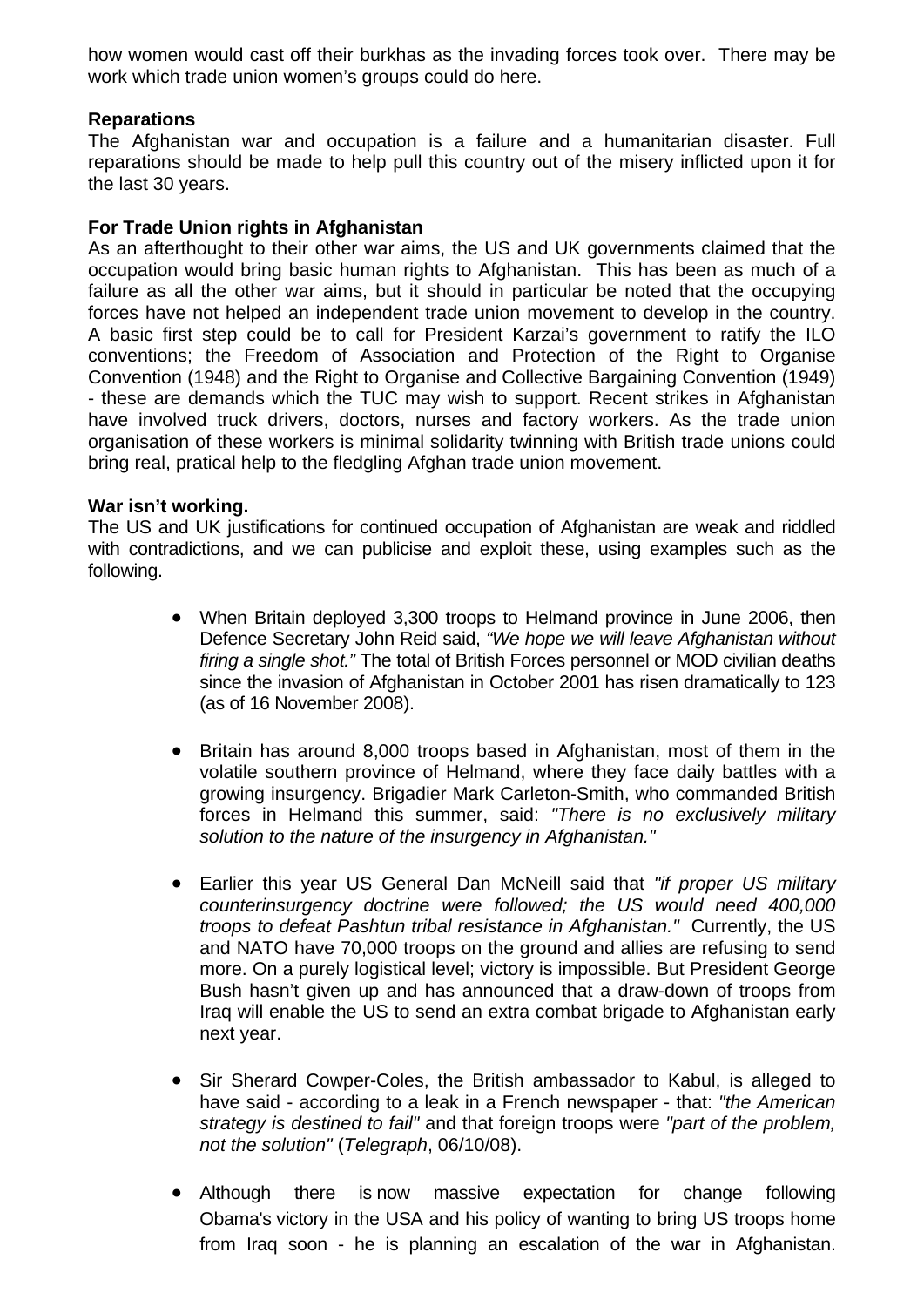Therefore we need to dramatically step up our activities. (During the US presidential election campaign Senator John McCain promised three extra brigades if elected while Senator Barack Obama promised two). The stage is set for an open-ended war.

In particular, we can highlight the deaths of UK soldiers and also the growing casualty rate. Often we are told that the NHS has limited resources and health spending has to be rationed: yet the NHS is treating thousands of totally avoidable war injuries each year.

## **Talking to the Taliban**

If a military victory is impossible to achieve it would be sensible to find a negotiated settlement – this means talking to the Taliban. Both Northern Ireland and South Africa provide examples of where negotiations have worked. Even in Iraq, the US struck a deal with Sunni tribal leaders in Anbar province drawing them away from al-Qaeda and thereby reducing the violence there. What have we got to lose by talking?

## **A genuine ethical foreign policy.**

New Labour came to office promising to conduct an ethical foreign policy. But today Britain's foreign policy has completely abandoned any pretence to an ethical dimension making it practically indistinguishable from that of the neo-conservatives around George Bush. We must campaign for a genuine ethical foreign policy that would help to restore Britain's reputation at home and abroad, counter-posing this to the human cost of the neoconservatives' policy of imperialist aggression. We can point out that invasion and occupation are counter-productive as they always trigger resistance, sooner or later.

An ethical foreign policy is incompatible with a thriving arms industry. The UK is second only to the US in its arms exports, with business worth more than £5bn a year. Nearly one quarter of the global arms trade originates in the UK. Here we have ample opportunity to combine with other campaigners already active like CAAT.

# **3. Trade Unions**

Labour Against the War and the Labour Representation Committee could work together on devising a set of peace aims and then spreading these out to relevant trade union bodies and activists. In some trade unions, it may be best to organise meetings with international officers or committes, or to make presentations to NECs. In others, it may be more useful to involve branches in campaigning for policy development within the union. It may be possible to provide articles for trade union journals.

# **4. Labour Party**

The Labour Party can be influenced through its policy-making process and through its elected representatives.

The "peace aims" could be drafted up as a charter and circulated to Labour Party members, who could try to get the charter adopted by their constituencies. Preparatory work may be necessary to do this. In particular, it may help to provide short information sheets on each "peace aim", which could together form a little pack. Perhaps a DVD could be prepared and copied, with key speakers talking about each aim: this could be played at meetings to kick off a discussion.

Labour Party members, Labour voters and also community groups are able to send policy comments to the Labour Party National Policy Commissions. There is no need to wait for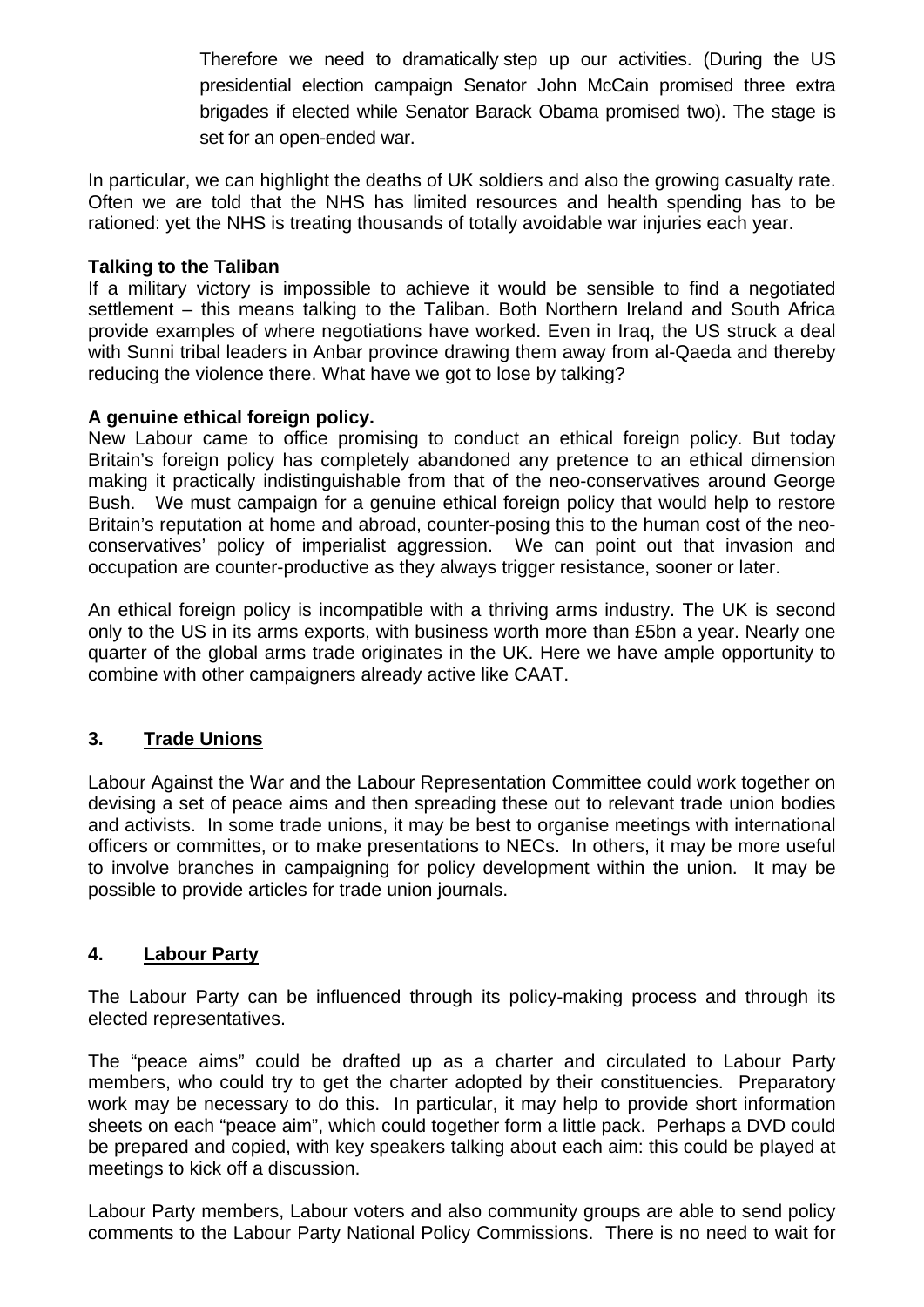Annual Conference or a National Policy Forum meeting. We could run a campaign to send in submissions on Afghanistan to the "Britain in the World" policy commission convenors, track submissions sent in and press release the results.

EDMs can be tabled in Westminster so that Labour Party members and trade unionists and constituents can lobby their MPs. Discussions can be had with activists in Scotland and Wales to find companion measures to raise in the Scottish Parliament / Welsh Assembly, and maybe something can be found for MEPs to do. This provides several opportunities for lobying elected representatives: a trade union branch can lobby an MP's surgery or send a delegation to the MP's surgery (easier to organise than a mass lobby), as can Co-operative Party branches and local peace groups (or organise a joint delegation). Labour Party members can lobby their elected representaties in internal meetings. Trade unions and Labour Party branches can work together on lobbying elected representatives or on holding street stalls, petitions, vigils, pickets and boycotts.

### *Stephen Beckett*

Campaign Organiser, Labour Against the War e: [latw@gn.apc.org](mailto:latw@gn.apc.org) p: 020 8985 8892

### **NOTES**

### **UK CASUALTIES IN AFGHANISTAN**

#### **For the period 7 October 2001 to 31 December 2005:**

| 6 | UK Military Personnel were categorised as Very Seriously Injured from all causes<br>excluding disease |
|---|-------------------------------------------------------------------------------------------------------|
| 4 | UK Military Personnel were categorised as Seriously Injured from all causes excluding<br>disease      |
|   | Source: Ministry of Defence website                                                                   |

#### **For the period 1 January 2006 to 15 October 2008:**

| 492   | UK military and civilian personnel were admitted to UK Field Hospitals and categorised<br>as Wounded in Action, including as a result of hostile action. |
|-------|----------------------------------------------------------------------------------------------------------------------------------------------------------|
| 1.372 | UK military and civilian personnel were admitted to UK Field Hospitals for disease or<br>non-battle injuries.                                            |
| 58    | UK personnel were categorised as Very Seriously Injured from all causes excluding<br>disease.                                                            |
| 86    | UK personnel were categorised as Seriously Injured from all causes excluding disease.                                                                    |
| 1,434 | UK personnel were aeromedically evacuated from Afghanistan on medical grounds,<br>whatever the reason                                                    |
|       | Source: Ministry of Defence website                                                                                                                      |

### **COST OF UK MILITARY OPERATIONS IN AFGHANISTAN**

The Ministry of Defence identifies the costs of military operations in terms of the net additional costs it has incurred, over and above planned expenditure on defence. The costs of operations in Afghanistan come from the Treasury Special Reserve.

| YEAR      |        | <b>COST £</b>                       |
|-----------|--------|-------------------------------------|
| 2002-2003 |        | £311,000,000                        |
| 2003-2004 |        | £46,000,000                         |
| 2004-2005 |        | £67,000,000                         |
| 2005-2006 |        | £199,000,000                        |
| 2006-2007 | approx | £738,000,000                        |
|           |        | Source: Ministry of Defence website |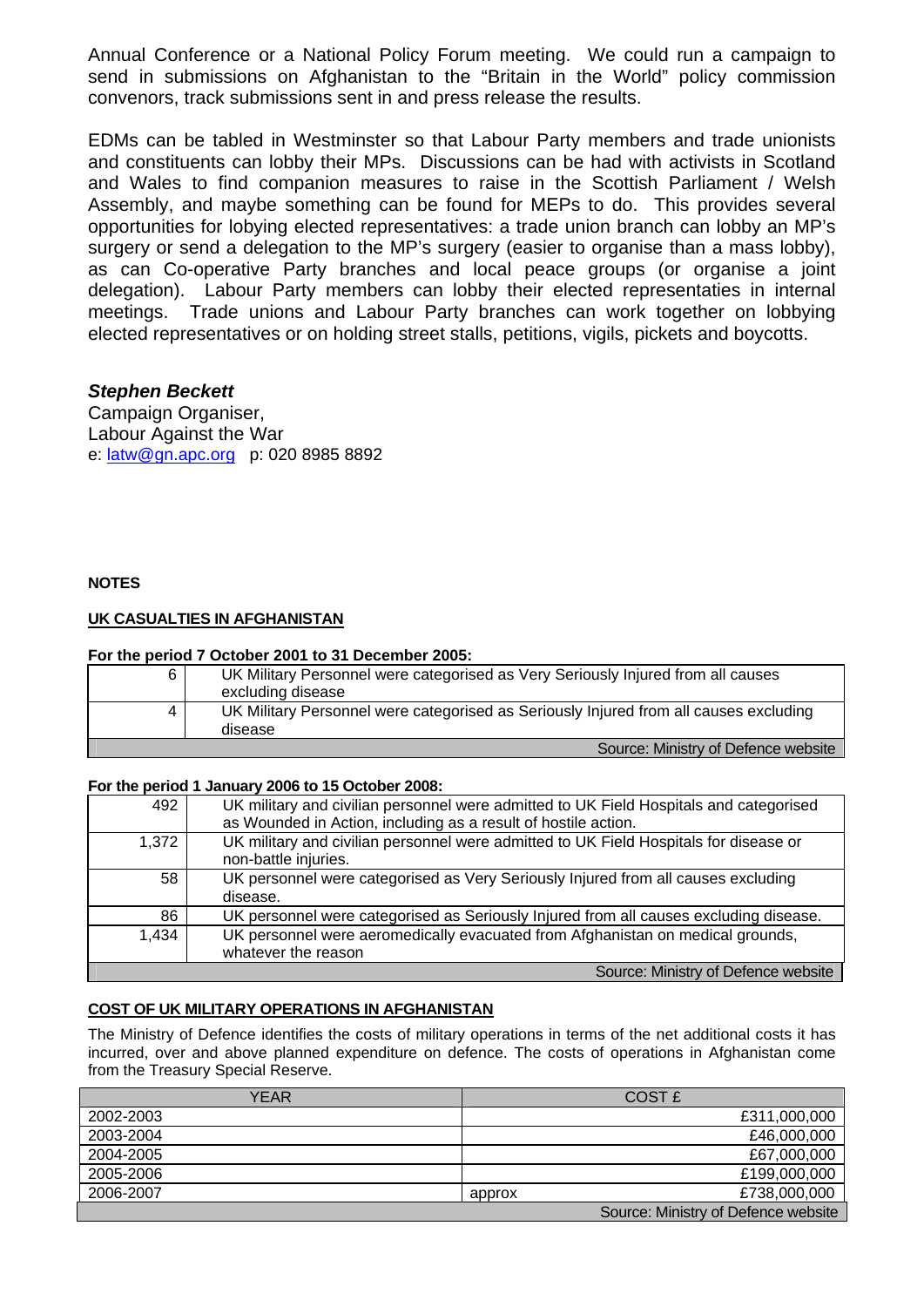#### **OPTUM PRODUCTION IN AFGHANISTAN 1996 - 2006**



World's largest producer of opium; poppy cultivation **increased 17% to a near-record 202,000 hectares in 2007**; good growing conditions pushed potential opium production to a record **8,000 metric tons**, up 42% from last year; if the entire opium crop were processed, 947 metric tons of heroin potentially could be produced; drug trade is a source of instability and the Taliban and other antigovernment groups participate in and profit from the drug trade; widespread corruption impedes counter-drug efforts; most of the heroin consumed in Europe and Eurasia is derived from Afghan opium; vulnerable to drug money laundering through informal financial networks; regional source of hashish.

**CIA**, 23 October 2008.

See:<https://www.cia.gov/library/publications/the-world-factbook/geos/af.html>

### **AFGHANISTAN : NATURAL RESOURCES**

Despite a lengthy history of small-scale mining of gems, gold, copper, and coal, systematic exploration of Afghanistan's mineral resources did not begin until the 1960s. In the 1970s Afghanistan was discovered to have a wide variety of mineral resources, but only coal, iron ore, copper ore, and gemstones were targeted for development. Natural gas fields are scattered throughout much of Afghanistan. Recent analysis by the United States Geological Survey has indicated significant unexploited oil reserves in the north as well. After their invasion of Afghanistan in 1979, the Soviets endeavoured to export some of the country's resources to the USSR. Natural gas, for example, was exported by pipeline across the Amu Darya into the USSR in the 1980s. Ongoing hostilities, however, severely hampered this effort and finally cut off the natural gas export. By the mid-1990s there was little mineral or oil and gas extraction.

<http://www.afghanistans.com/Information/NResources.htm>

The CIA report that Afghanistan's natural resources include: natural gas, petroleum, coal, copper, chromite, talc, barites, sulphur, lead, zinc, iron ore, salt, precious and semi-precious stones.

**CIA**, 23 October 2008.

<https://www.cia.gov/library/publications/the-world-factbook/print/af.html>

### **CIVILIAN DEATHS**

#### **Truth as collateral damage**

Civilian deaths from US/Nato air strikes in Afghanistan are not accidents or mistakes – they are calculated and predicted.

*"By relying upon aerial close air support (CAS) attacks, US/Nato forces spare their pilots and ground troops but kill lots of innocent Afghan civilians."* 

[Marc Herold](http://www.guardian.co.uk/profile/marc-herold) , [guardian.co.uk](http://www.guardian.co.uk/), Wednesday 22 October 2008.

See:<http://www.guardian.co.uk/commentisfree/2008/oct/22/afghanistan-nato>

**Marc Herold** is founder of the Afghan Victim Memorial Project

Aid agencies say almost half the population live on less than the equivalent of \$2 a day, while the World Food Programme is trying to feed about eight million Afghans. **BBC**, Friday 07 November 2008.

See: [http://news.bbc.co.uk/1/hi/world/south\\_asia/7714735.stm](http://news.bbc.co.uk/1/hi/world/south_asia/7714735.stm)

### **BRITISH PUBLIC OPINION / AFGHANISTAN OCCUPATION**

A BBC poll has found of 1,013 people polled, 68% - 59% men and 75% women - said troops should withdraw within 12 months.